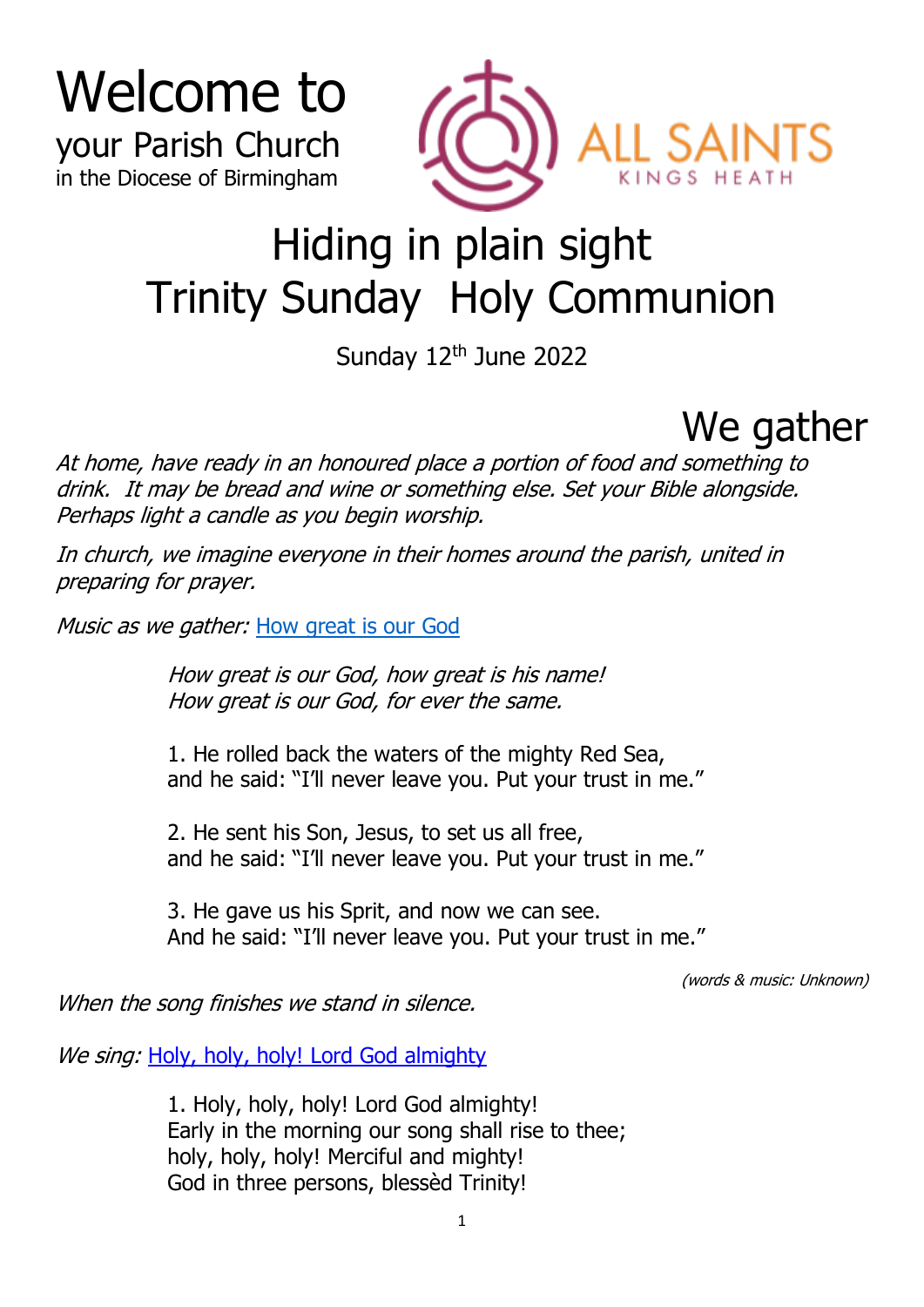2. Holy, holy, holy! All the saints adore thee, casting down their golden crowns around the glassy sea; cherubim and seraphim falling down before thee, which wert, and art, and evermore shall be.

3. Holy, holy, holy! Though the darkness hide thee, though the eye made blind by sin thy glory may not see, only thou art holy, there is none beside thee, perfect in pow'r, in love, and purity.

4. Holy, holy, holy! Lord God almighty! All thy works shall praise thy name, in earth and sky and sea; holy, holy, holy! Merciful and mighty! God in three persons, blessèd Trinity!

(words: Reginald Heber; music: John Bacchus Dykes)

#### WELCOME, BANNS and NOTICES

We pray: **Almighty God, to whom all hearts are open, all desires known and from whom no secrets are hidden: cleanse the thoughts of our hearts by the inspiration of your Holy Spirit, that we may perfectly love you, and worthily magnify your holy name; through Christ our Lord. Amen**.

We pray for the children's groups as they make their way to the hall.

## We seek forgiveness

**CONFESSION** 

Deacon: We confess our sins to God, who created, redeems and sustains us. Silence

> When we take creation for granted and forget the long view, **God the Father, forgive us.**

When we hope you won't notice us, and forget you entered our daily life,

#### **God the Son, forgive us.**

When we do not show love, one for another, when we ridicule joy and dampen hope:

**God the Holy Spirit, forgive us.**

ABSOLUTION In church forgiveness is declared for all while at home we pray: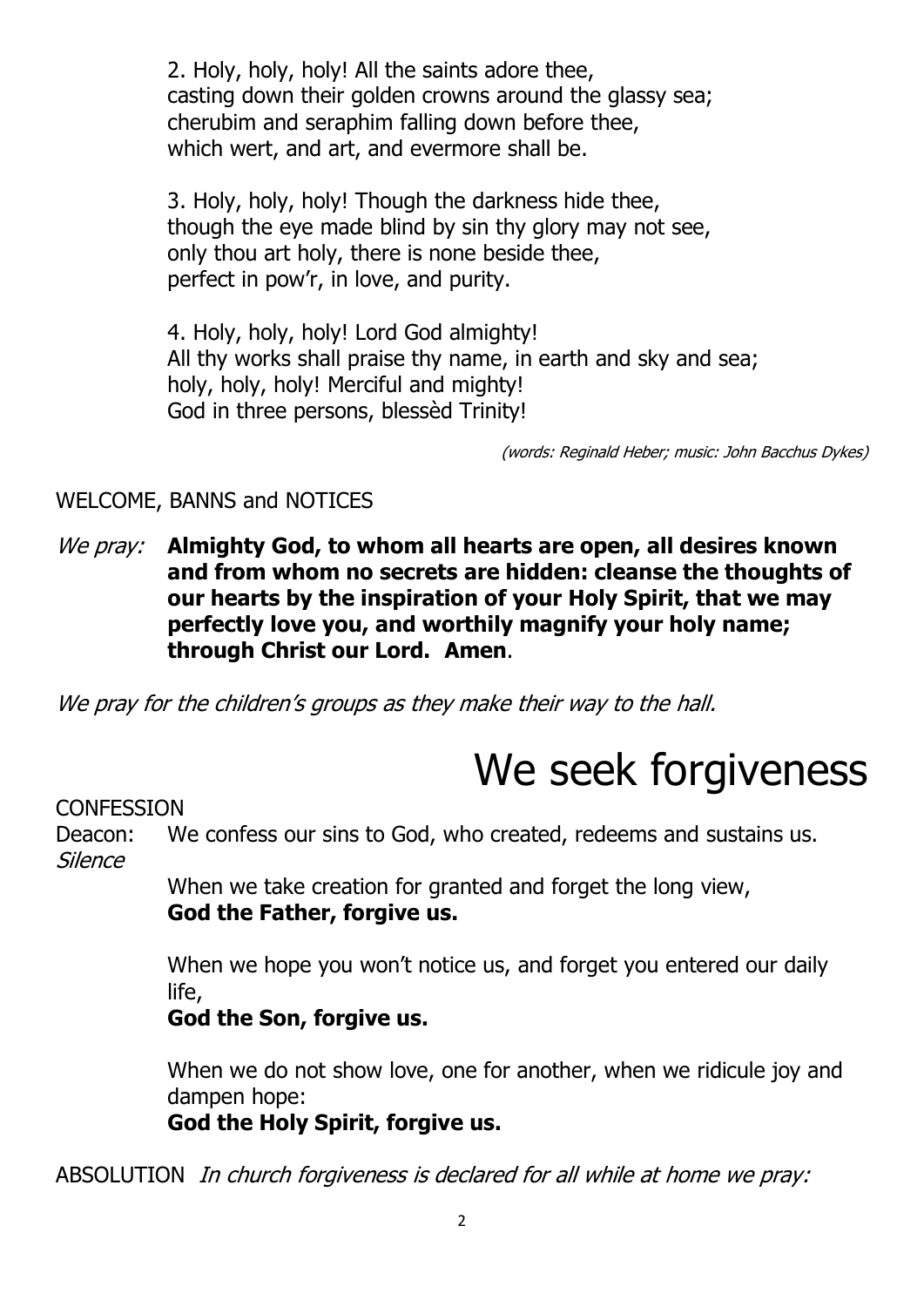God the Father of all mercies, has reconciled the world to himself through the death and resurrection of his Son, Jesus Christ, not counting our trespasses against us but sending his Holy Spirit to shed abroad his love among us. By the ministry of reconciliation entrusted by God to his church, *[may we]* receive his pardon and peace to stand before him in his strength alone, this day and evermore. **Amen**.

#### We stand to give thanks for forgiveness, singing THE GLORIA

1. Glory be to God in heaven, songs of praise and joy we bring; thankful hearts and voices raising, to creation's Lord we sing. Lord we thank you: Lord we bless you: glory be to God our King; glory be to God our King.

2. Lamb of God who on your shoulders bore the load of this world's sin: only Son of God the Father you have brought us peace within. Lord have mercy, Christ have mercy, now your glorious reign begin; now your glorious reign begin.

3. You O Son of God are holy, you we praise with one accord: none in heaven or earth is like you, only you are Christ the Lord: with the Father and the Spirit ever worshipped and adored; ever worshipped and adored.

## THE COLLECT

Priest: Holy God, faithful and unchanging: enlarge our minds with the knowledge of your truth, and draw us more deeply into the mystery of your love, that we may truly worship you, Father, Son and Holy Spirit, one God, now and for ever. **Amen.**

We sit for the READINGS [Proverbs 8:1-4, 22-31](https://www.biblegateway.com/passage/?search=Proverbs+8%3A1-4%2C+22-31&version=NRSVA) and [Romans 5:1-5](https://www.biblegateway.com/passage/?search=Romans+5%3A1-5&version=NRSVA)

HYMN [Peace, perfect peace, is the gift](https://soundcloud.com/all-saints-kings-heath/peace-perfect-peace?)

1. Peace, perfect peace, is the gift of Christ our Lord. Peace, perfect peace, is the gift of Christ our Lord. Thus, says the Lord, will the world know my friends. Peace, perfect peace, is the gift of Christ our Lord.

2. Love, perfect love, is the gift …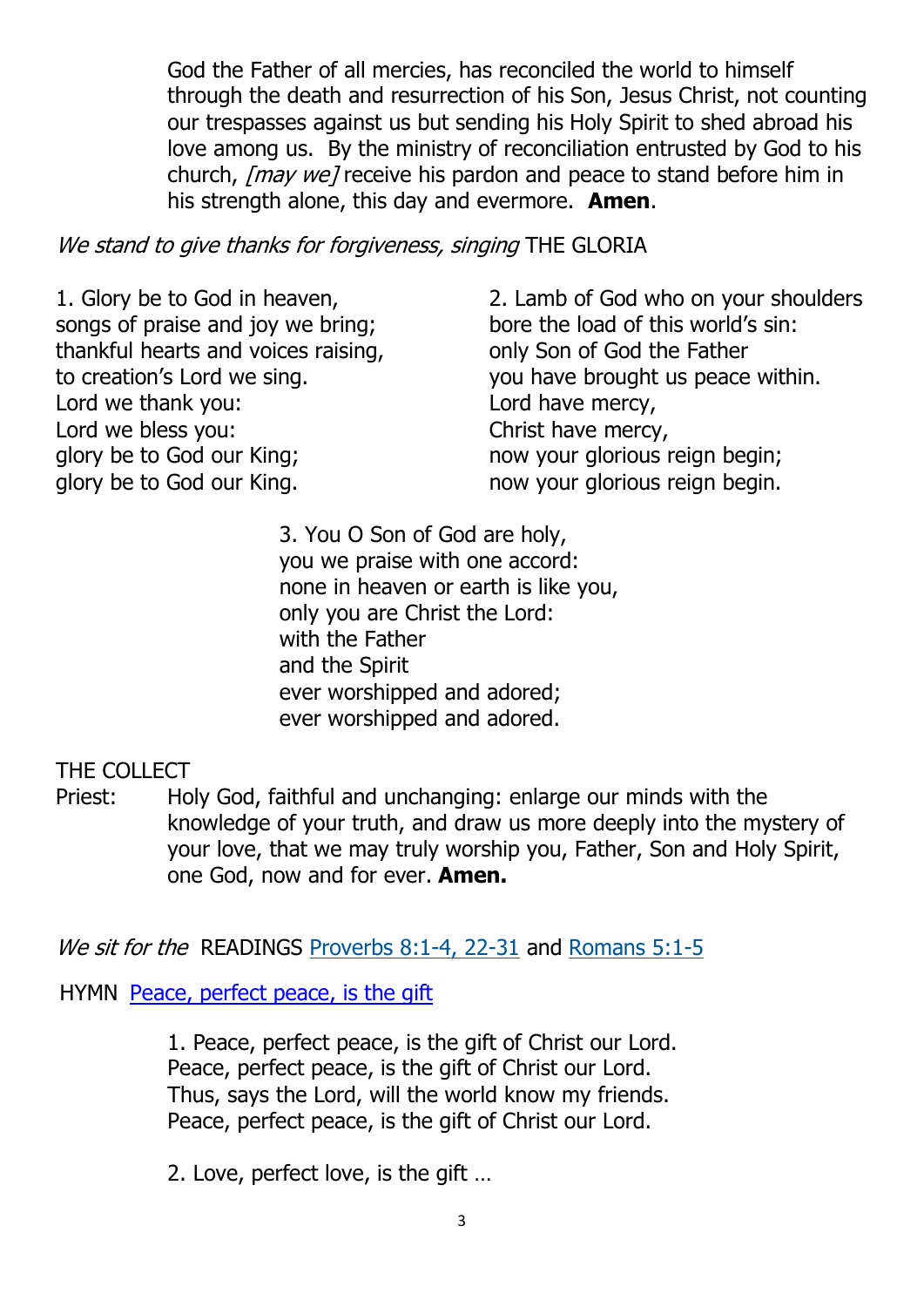3. Faith, perfect faith, is the gift …

4. Hope, perfect hope, is the gift …

5. Joy, perfect joy, is the gift ... *(words & music: Kevin Mayhew)* We remain standing for the GOSPEL READING [John 16:12-15](https://www.biblegateway.com/passage/?search=John+16%3A12-15&version=NRSVA)

Hear the Gospel of our Lord Jesus Christ according to John. **All: Glory to you, O Lord.**

At the end This is the Gospel of the Lord.

## **All: Praise to you, O Christ.**

## SERMON from David

When people pass by this junction on the No 50 and glance at the church and square I wonder what they see. A frowning, judgmental presence? An attractive historic building? An invitation to pray, the spire pointing, well, inspiringly heavenward? An out dated over statement of self-importance; dubious imperial Victoriana? Something homely or something intriguing? Something inviting or something excluding? Something solid and permanent, or, with those new buildings attached to the old, do they see something adaptable? A lot will depend on their individual journey.

What did I see when I came twelve years ago, nudged by the Spirit to come and explore what kind of Vicar they needed here? On paper, I saw a large debt. Possibly the largest debt of any parish church in the land, with twenty five years of repayments stretching ahead. I saw a partly built community complex and a churchyard waiting to be landscaped into a village square. I saw quite a few worried people, very impressively committed to their area of interest, but some a little unsure whether what they did was valued or understood by the rest of the All Saints family. I saw plans for the square and Centre and frustrated hopes for reordering the church end of the site. I knew some colleagues looked over and saw a problem, a burden the Diocese had to carry. I saw a job that was too big and too serious for someone like me.

But the Spirit ensured All Saints held my gaze until I could see more: there was a Statement of values, by then more than a decade old, which still rang true, enduring far longer than the instantly tired mission statements we often confect with the best of intentions. I saw those values of inclusion, justice and intellectual curiosity lived out in the people I encountered. I saw that twenty five years is not long in the life of a church and that, while it is a serious debt, it's really a mortgage,

and, as with most mortgages, we should manage it responsibly, but think more about what makes it home rather than be perpetually anxious about how much we owe. I saw a group of people who together held on to a vision too big for me to have come up with. I saw, not only a Christian congregation willing to reach out to their neighbourhood, but one willing to let their neighbourhood reach in to keep their prayer true and grounded. I saw people who had been bruised by financial crisis, but whose vision for safe spaces for older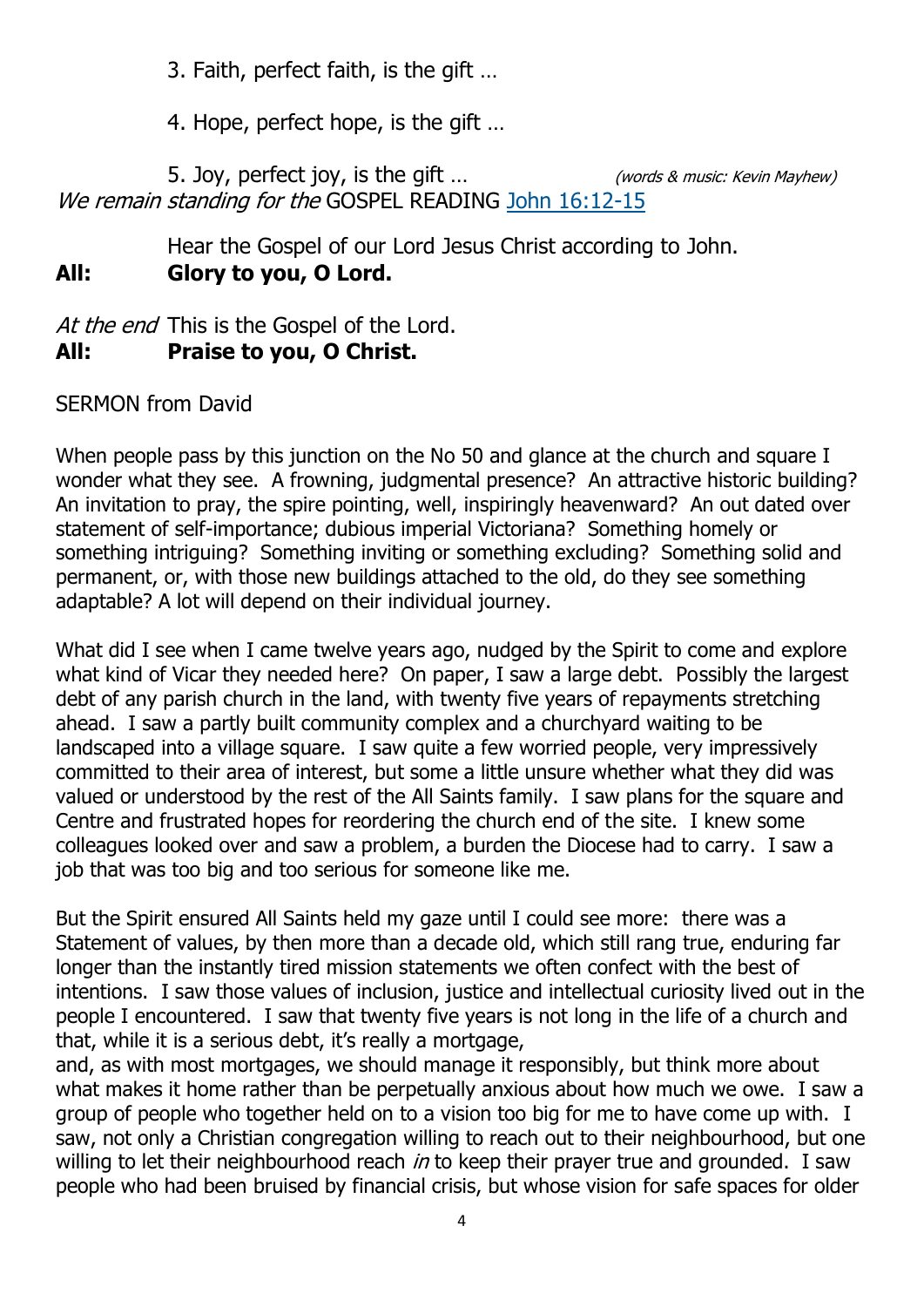and younger people was undimmed. I saw a historic parish church looking outwards and forwards, as though they didn't own but rather stewarded reflective space for a lively, interesting neighbourhood.

This one small part of God's church, at one particular road junction, is part of a longer story; a wider family. When we reach for a word like "mother" or "father" to describe God, we express our hunch that someone wants us here. When we speak of God the Father, we acknowledge the creator of all things. We assert that there is one for whom we exist, and so we open our hearts to that longer story and that wider family.

The moment we speak of the eternal, though, we feel our mortality. Even as we gaze at the countless stars and galaxies, we feel the little stones prickling the soles of our feet. We can feel dizzily small and vanishingly irrelevant. That's why it matters so much, and why it makes such sense that God should come to share in our historic, practical, physical timebound life. He did so in the life of Jesus of Nazareth. That he live in one little town, on its own crossroads, working in a little carpentry business, feeling pain whenever his hammer missed a nail and hit his thumb, that he knew the joy of breaking bread and sharing wine with friends, and knew what it was to touch and be touched, all proves God's interest in our story, at our crossroads, in our day. To speak of "God the Son" is to affirm our historic part in God's eternal story.

Speaking of God as Father and Son, gives us a way of living with both our smallness and our significance. With new found confidence, then, we ask God what we should do with the time and place he has given us to live in. As I first looked over at you and saw your commitment, purpose, generosity and tenacity, I could not help speaking of God the Holy Spirit, that inspirer, that breather of motivation and wisdom, advocacy and candidness. For here I saw something greater than the sum of its parts. Something imperfect, fractious sometimes, but imaginative, adaptable and hopeful. I saw an intriguing mixture of practicality and passion.

When we take the long view: God the Father is with us. When we grapple with the immediate reality: God the Son is with us. When we feel passion, hope, lament, kindness, gratitude, courage, inspiration: God the Spirit is with us.

Lose any one of these three and the others may falter. The language of each holds the others steady and interrogates them. Without the long view we might over indulge ourselves. Without the sense of God's interest in the present reality, we might assume God's indifference and therefore despair. Without the language of the Spirit, we might park our faith safely in the intellectual category, compassion dampened, becoming unresponsive to new opportunities. The poetry of the Trinity makes for healthy, vivid living.

Here, we can see that pattern up close. For instance: the long-view legal structure of a charitable company – echoes of the Father – affords the security to meet a specific need, like youth work – echoes of the Son – and frees people to apply their passion and imagination to that ever-evolving service – echoes of the Spirit.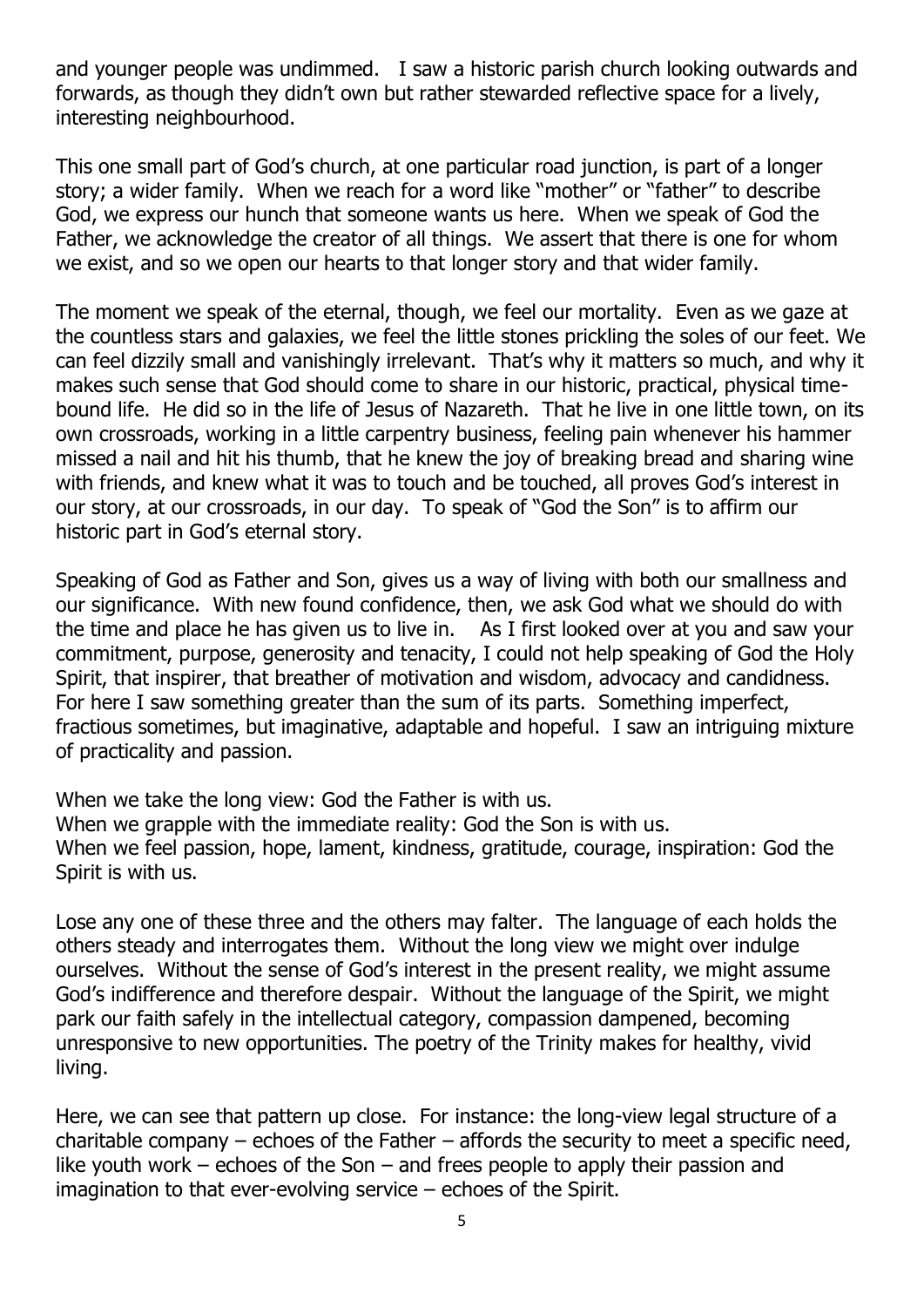This autumn, I'll have been with you for twelve years. We have built half of our longed for youth centre. We have landscaped the Memorial Garden. We have removed the old organ ready for redevelopment in Church. One of our three large loans will be paid off in October when the last monthly payment of £2000 to the Diocese. With their help we have established a workable vicarage to replace the one demolished to make way for the Medical Centre. We will have fourteen years left on the other two loans that make up our mortgage. Taking the long view, that's not long in the life of the church.

I wonder how many here were part of the conversation twenty five years ago that distilled the statement of values on the wall beside the door. How many more, like me, have joined All Saints since. Trinity Sunday seems a good poetic day to pause and consider our present practical reality intersecting with the long view, and to open up reflection on what inspires us, asking what God calls us to be and do at this road junction.

Hundreds of years before Christ, a poet expressed similar hunches to ours. God's wisdom, characterised as craftswoman alongside God working at Creation. How magnificently succinct is the poetry of creation: "he drew a circle on the face of the deep." It's said that when the boy-prodigy Leonardo Da Vinci was asked to draw something for the Pope he drew a perfect circle freehand, and that was it. It's perfection said it all. The poet of Proverbs like all of us experienced the horizon as circular, so elegantly, a circle drawn on the nothingness was a beautifully succinct expression of wonder at the very fact of our existence. Philosophically anchored he conveys a breathy passion in God's motivation. God, it seems, exists for relationship. Long before the language of Trinity was distilled, the human hunch that God is essentially relational was expressed in poetry such as this. God's Wisdom is not a dull list of the right things to do. It is the aspect of God's character that wants us to exist: "rejoicing in his inhabited world; delighting in the human race." This co-creative Spirit is shown as a woman crying out in the hills, on the wayside and at the crossroads "to all that live."

What might that delight in the human race look like here, at this junction in Kings Heath in 2022? Surely the Spirit delights in the young people whose additional needs make many recoil, but who though Inclusion + are empowered to navigate a threatening world, learn social confidence and find their voice. Surely she delights in the older person whose dementia isolates them, but who find warmth and security and companionship in the Robin Centre. Surely the Spirit delights in a relieved smile on the face of a hassled young dad who needs the loo and a place for a nappy change as Angela provides the key to the facilities. Surely she delights in the brave stranger becoming an inspiring friend, held and supported enough to find her feet, and the applause when she gets her nursing degree, and is granted leave to remain.

Our inheritance as an Anglican parish church is of course ambiguous. There's no squeaky clean money in the world, no perfect motivation. Our history is bound up with empire and conflict and slavery. But here we are with all this land. You decided a quarter of a century ago to share it with the neighbourhood in a new way. We are still obliged to be here for every citizen of Kings Heath should they want our help in prayer, blessing or reflection.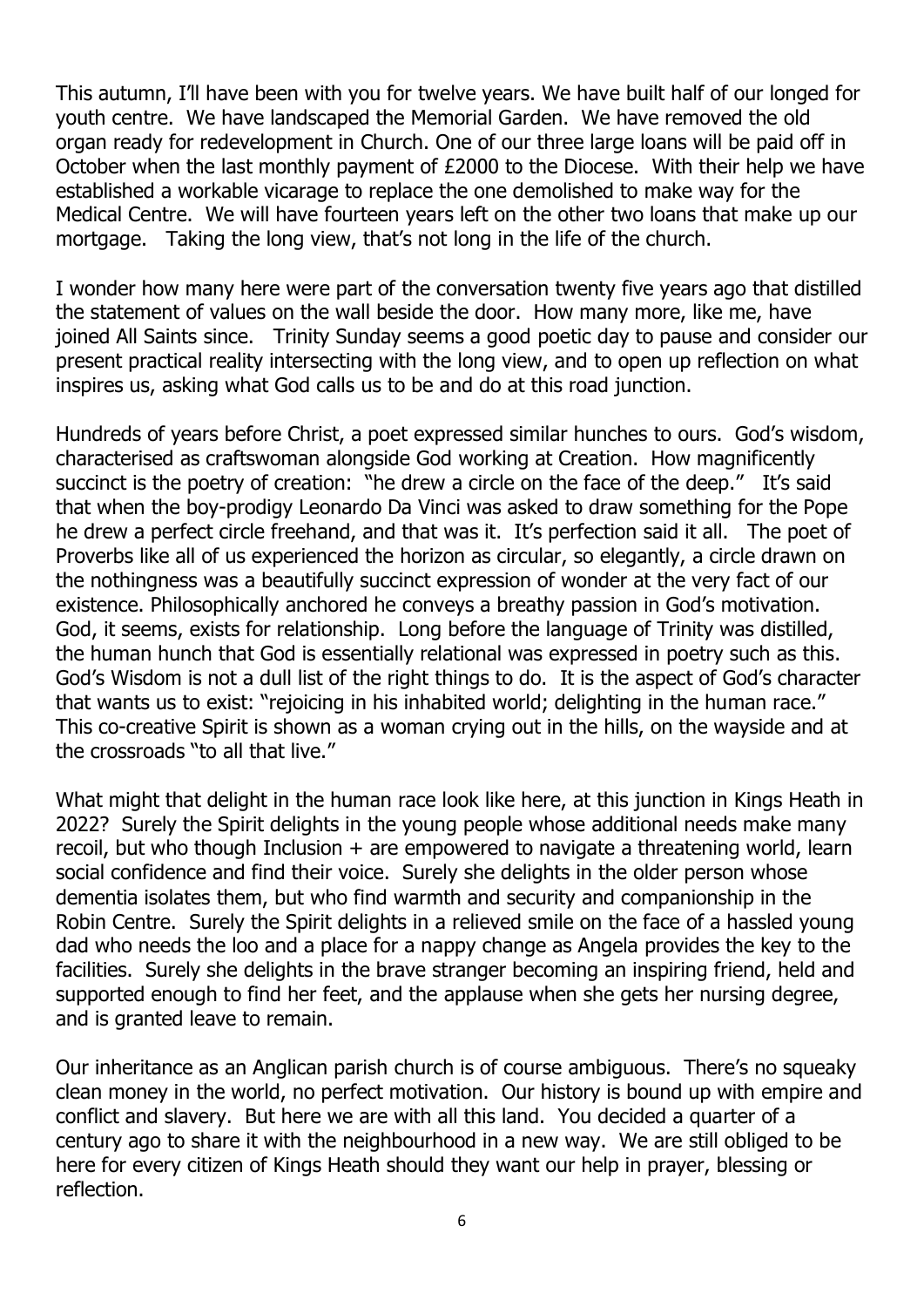God hides in plain sight, Father, Son and Holy Spirit reflected in our human smallness, significance and vivacity. Jesus told us to do the same. Jesus said "When you give charitably, do not sound a trumpet…in the streets that you may be praised by others….When you give, do not let your left hand know what your right hand is doing, so that your charity may be done in secret." (Matthew 6:2-3) For all our looming tower and grand stone, and established part in the governance of the realm, Jesus disciplines us not to be self-congratulatory, but humble in service.

Yet Jesus also said just beforehand: "You are the light of the world. No one after lighting a lamp hides it under a bowl, but puts it on a lampstand and it gives light to all in the house." (Matthew 5:14-15) This warns us off false humility and selfish introspection. He calls us to ask the question you asked all those years ago. Well, however we got here, if we have all this, what does the Spirit inspire us to do with it *today*, for *tomorrow*, meeting the real, gritty, practical needs of this neighbourhood? Of course we're in plain sight, with this huge building and acre in Kings Heath but it is not about us. It's about God delighting in the people he made. In that sense we are to be hidden, caring, never superior, not showing off.

I am glad to be a parish priest in an era when the Church has been humbled, and has to earn authority every day, rather than presume it has a place in the public conversation. Still we are stewards of significant historic physical resources in a busy neighbourhood and we take our historic parochial obligations very seriously.

Some of you hold the long view, having been here to conceive that transformative vision that gave us the Square and invited so many people into our daily life: charities, medics, patients, old and young. You hold the pain of the long view in that we have done so little towards the reordering of church. We still have not completed the Community buildings.

Meanwhile, some of you will have brought your insight and inspiration more recently, you may just be discovering that poetic pattern here: It could be that, as we all look afresh at the pattern of life on this site, you find yourself intrigued or energised to get involved in some way. Most importantly, though, learning more about our common life equips us to pray intelligently for each other.

Sometimes, inevitably, our five or six family members, can be so preoccupied with the delivery and so fired with passion that the wider picture isn't so clear. It's easy for any of us to act with very good without full awareness of the bigger picture and how our action impacts others equally committed to a different task. That can lead to friction. That's part of the reason why the different parts of the All Saints family wanted to get together to reappraise and refresh our shared vision. You have in your hands an invitation to be part of that conversation. Here is an evolved Statement of Values, nuanced after two decades' experience, many things changing in society around us. Here is a description of our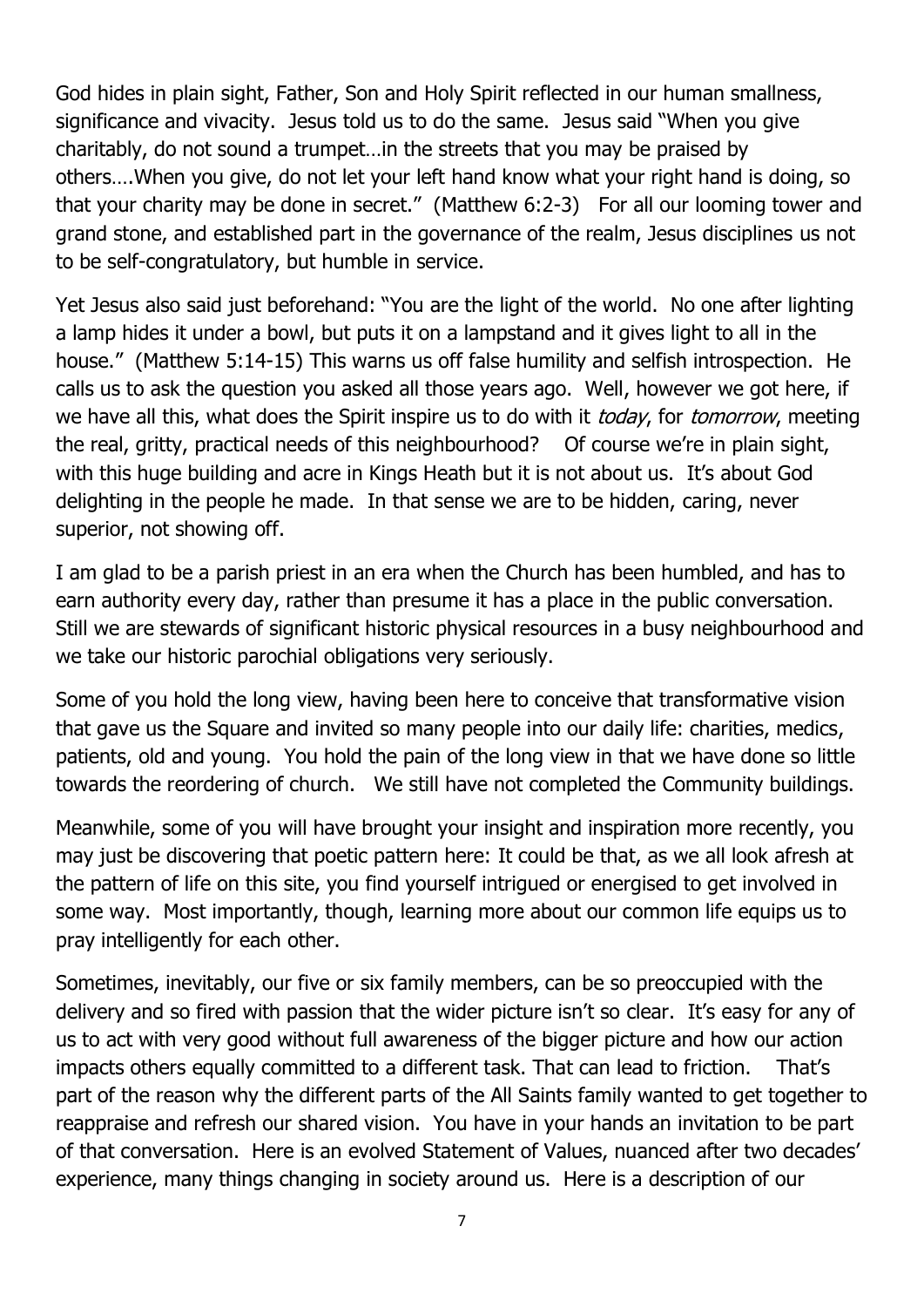common life, not comprehensive, but hopefully intelligible enough for us to see if we're heading in the right direction. Here is an invitation to contribute to the shaping of our vision which will, come autumn, begin to crystallise into particular steps, actions, projects that will shape our life for the next seven years or so.

Surely we therefore want eagerly and humbly to meet the opportunity to put these resources to good use for this and the next generation. We are to behave as though God's Spirit of Wisdom is calling out enthusiastically at this crossroads appealing to all who live here. We are to express to the passer by on the 50, the young people gathering after school, the exhausted parents attending a support group, the husband picking up his wife from the Robin Centre, the person seeking food or attention or prayer, that God is with them. As She calls out, by the traffic lights, consider how you would like to help us show Kings Heath that God delights in them.

## We affirm our faith

## THE APOSTLES' CREED

We stand and at home, if able, we turn to look in the direction of Church, to affirm our faith in God, revealed to us as Father, Son and Holy Spirit:

**All: I believe in God, the Father almighty, creator of heaven and earth. I believe in Jesus Christ, his only Son, our Lord, who was conceived by the Holy Spirit, born of the Virgin Mary, suffered under Pontius Pilate, was crucified, died and was buried; he descended to the dead. On the third day he rose again; he ascended into heaven, he is seated at the right hand of the Father, and he will come to judge the living and the dead.**

#### **I believe in the Holy Spirit, the holy catholic Church, the communion of saints, the forgiveness of sins, the resurrection of the body, and the life everlasting. Amen.**

INTERCESSIONS from Nigel Pietroni

The Divine and Trinitarian God, Creator of the world, Redeemer of all and Sustainer of life, on this Trinity Sunday we offer our prayers to your triune majesty. We praise and thank you that you love and care for all people. In your love enable us to hear what you say and obey your command to love one another.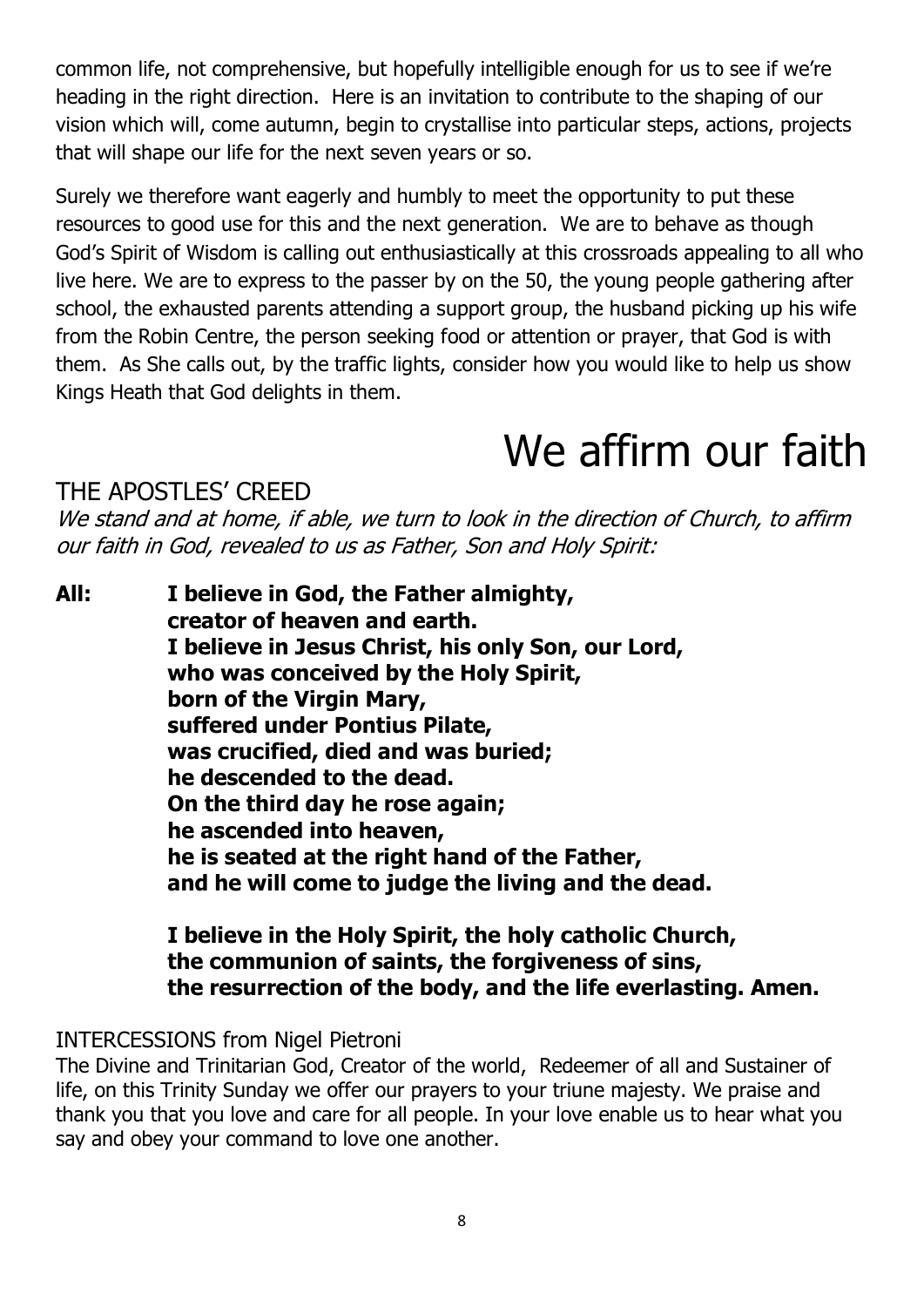Creator God, as climate diplomats meet in Bonn, Germany, we hear that fossil fuels are once again increasingly exploited in India and China; that gas and oil prices will soar more than doubling the cost of transport, heating, lighting and cooking across the world. As avian flu hits across the world and a world favourite food – chicken – becomes increasingly expensive we ask why there can not be more joined up thinking in "the global village." As the cost of living crisis in our nation and across the world impacts the most vulnerable we pray for honest government, fully focussed on the alleviation of poverty and suffering and on the needs of all people.

#### Creator, Redeemer, Sustainer **Hear our prayer**

Redeeming God, who is present in even the most desperate of situations, we hold before you those who find themselves at the mercy of government policy and of corrupt regimes. For the people of Ukraine, we pray for redemption from the hands of the Russian army besieging the cities and region of the Donbas. We pray for a bringing to justice of Vladimir Putin and all those who enact a policy of war and destruction in Ukraine and throughout the world.

Many throughout the world are discriminated against on the basis of gender, disability, sexuality or status in society. We pray especially for women in Afghanistan whose rights to education and life in all its fullness has been so cruelly stripped away by The Taliban. In this Pride month, we pray for all those who throughout the world still live in fear of violence and abuse on the basis of their gender identity or sexuality. Redeeming God, fill all your people with hope and an assurance of your love in all its fullness.

#### Creator, Redeemer, Sustainer, **Hear our prayer.**

Sustaining God, we pray for all those who lead your church in this nation and throughout the world. We pray especially for David and Tariro and all on our ministry team here at All Saints, that as they seek to show your love with all in Kings Heath they may know your sustaining love guiding, inspiring and refreshing them.

Many known to us are struggling with illness affecting body, mind or spirit. We pray for your sustaining and healing spirit to fill all who suffer and to sustain them in their struggles. In a moment of quiet we pray for Sustainer God to be present in all who we care for today.

Sustaining God who offers comfort by holding each of us in their everlasting arms, we pray for all those who are suffering the loss of loved ones. Especially we pray for the families of …..

Bring them comfort in their sadness and an assurance of your love.

Creator, Redeemer, Sustainer, Hear our prayer.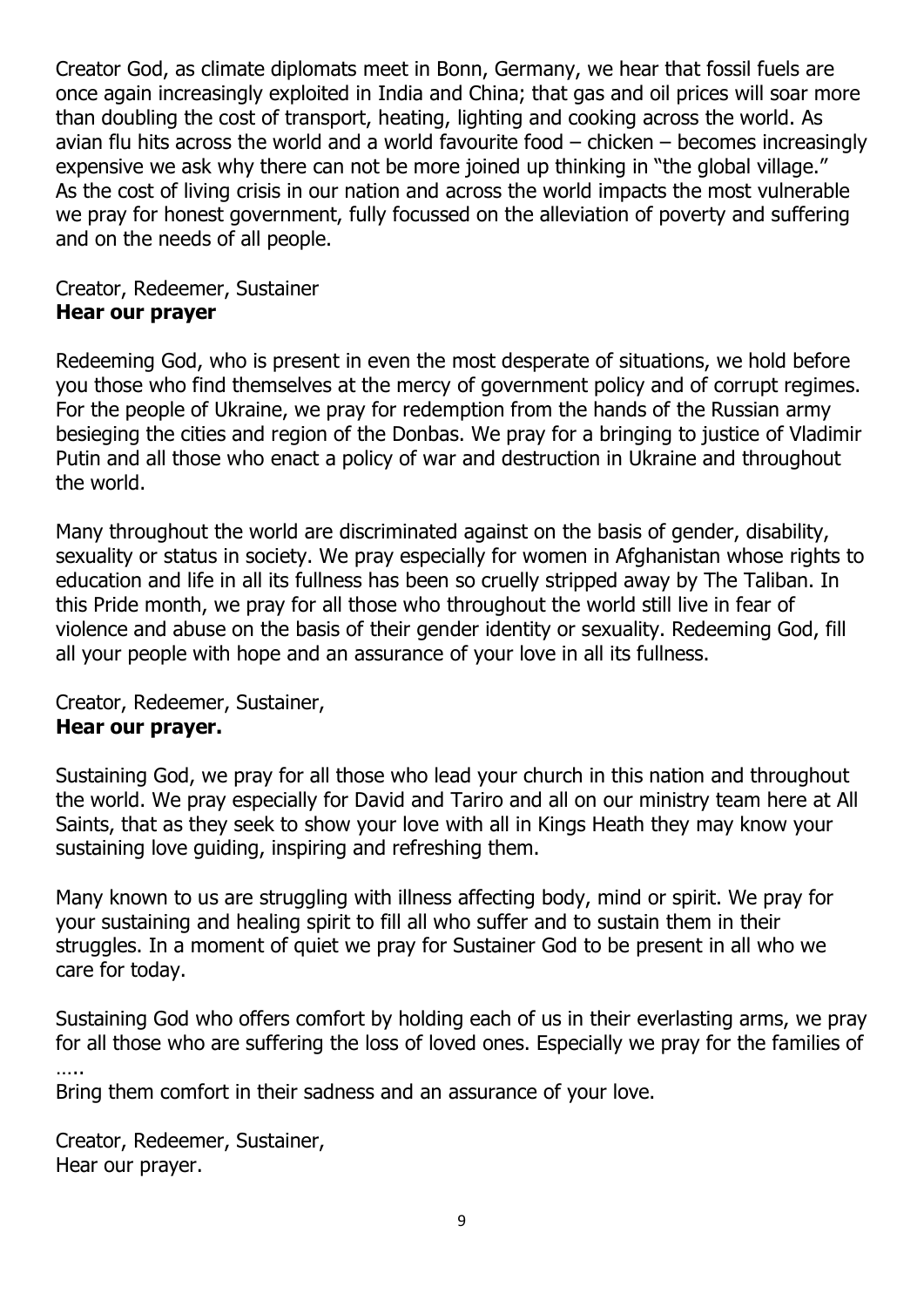You, the creator of all things have given us the resources to change.

You, the redeemer of life enable us to live with one another.

You, the sustainer of all life gives us the longing to obey the simple rule of life – to act justly, to love mercy, and to walk humbly with you.

We ask you now, complete your image in us;

### **Amen.**

## THE PEACE

We pause to remember each other: those worshipping at home, and those worshipping in Church and those we care for who are far away.

Deacon: Peace from God our heavenly Father; Peace from his Son Jesus Christ who is our peace; Peace from the Holy Spirit, the life give; The peace of the triune God be always with  $\mu s$ . We say to one another: **The Peace of the Lord be always with you.**

### [How shall I sing that majesty](https://soundcloud.com/all-saints-kings-heath/how-shall-i-sing-that-majesty?)

1. How shall I sing that majesty which angels do admire? Let dust in dust and silence lie; sing, sing, ye heav'nly choir. Thousands of thousands stand around thy throne, O God most high; ten thousand times ten thousand sound thy praise; but who am I?

2. Thy brightness unto them appears, whilst I thy footsteps trace; a sound of God comes to my ears, but they behold thy face. They sing because thou art their Sun; Lord, send a beam on me; for where heav'n is but once begun there alleluias be.

3. How great a being, Lord, is thine, which doth all beings keep! Thy knowledge is the only line to sound so vast a deep. Thou art a sea without a shore, a sun without a sphere; thy time is now and evermore, thy place is ev'rywhere.

(words: John Mason; music: Kenneth Naylor)

The Table is prepared in Church. At home, now is the time to say the Lord's Prayer (below) and consume the food and drink you have prepared, first praying:

> God, we long for Communion. With this symbolic meal stir my hope for the fellowship meal we cannot yet see, and help me wait for it with **patience. Amen.** (cf Romans 8:2)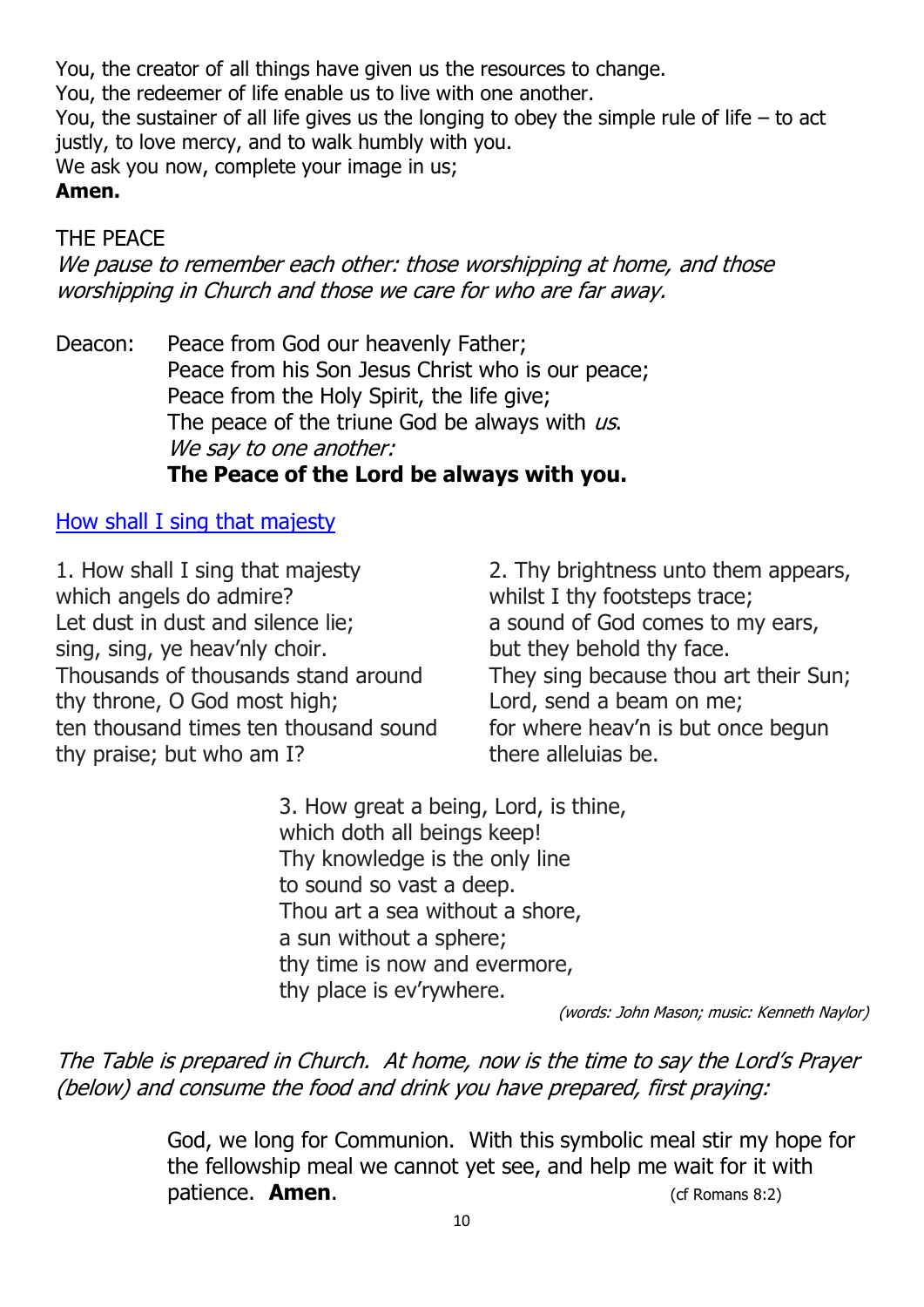# We tell the story of salvation

Priest: The Lord be with you.

**All: And also with you.** Lift up your hearts. **We lift them to the Lord.** Let us give thanks to the Lord our God. **It is right to give thanks and praise.**

> Threefold and glorious God, in Fatherly joy you created all things through the grace of your Word and the wisdom of your Spirit. In the depth of your love for the world you gave your only Son that all might come to new life in your Spirit. You rolled away the stone by your Fatherly hand and in the power of your Spirit raised your incarnate Son from the dead. In your Fatherly mercy you breathed your Spirit on the fearful disciples, giving them the fire of your love to live as the body of your Son. And so adoring you with apostles and prophets, with martyrs and saints, with angels and archangels, with cherubim and seraphim and with all your glorious company in bright array, we celebrate the glory of your praise.

#### We repeat each line after the cantor:

**All: Holy, holy, holy Lord! God of power and God of might. Heav'n and earth are full of your glory. Hosanna in the highest! Blessed is he who comes in the name of the Lord most high. Hosanna. Hosanna. Hosanna in the highest.**

> Lord God, there is none beside you; you are perfect in power, in love and purity. You invite us to join you at your heavenly banquet that knows no end. In this meal we recall the sacrifice of your Son and the sanctification of your Spirit. Send that Spirit upon us now, that we may be made ready to be your companions, and on these gifts of bread and wine, that they may be for us the body and blood of your Son Jesus Christ our Lord. Who, at supper with his disciples, took bread, gave you thanks, broke the bread, and gave it to them, saying, "Take, eat: this is my body which is given for you; do this in remembrance of me."

> > A bell is rung.

After supper he took the cup. Again he gave you thanks, and gave it to the disciples, saying, "Drink this, all of you: this is my blood of the new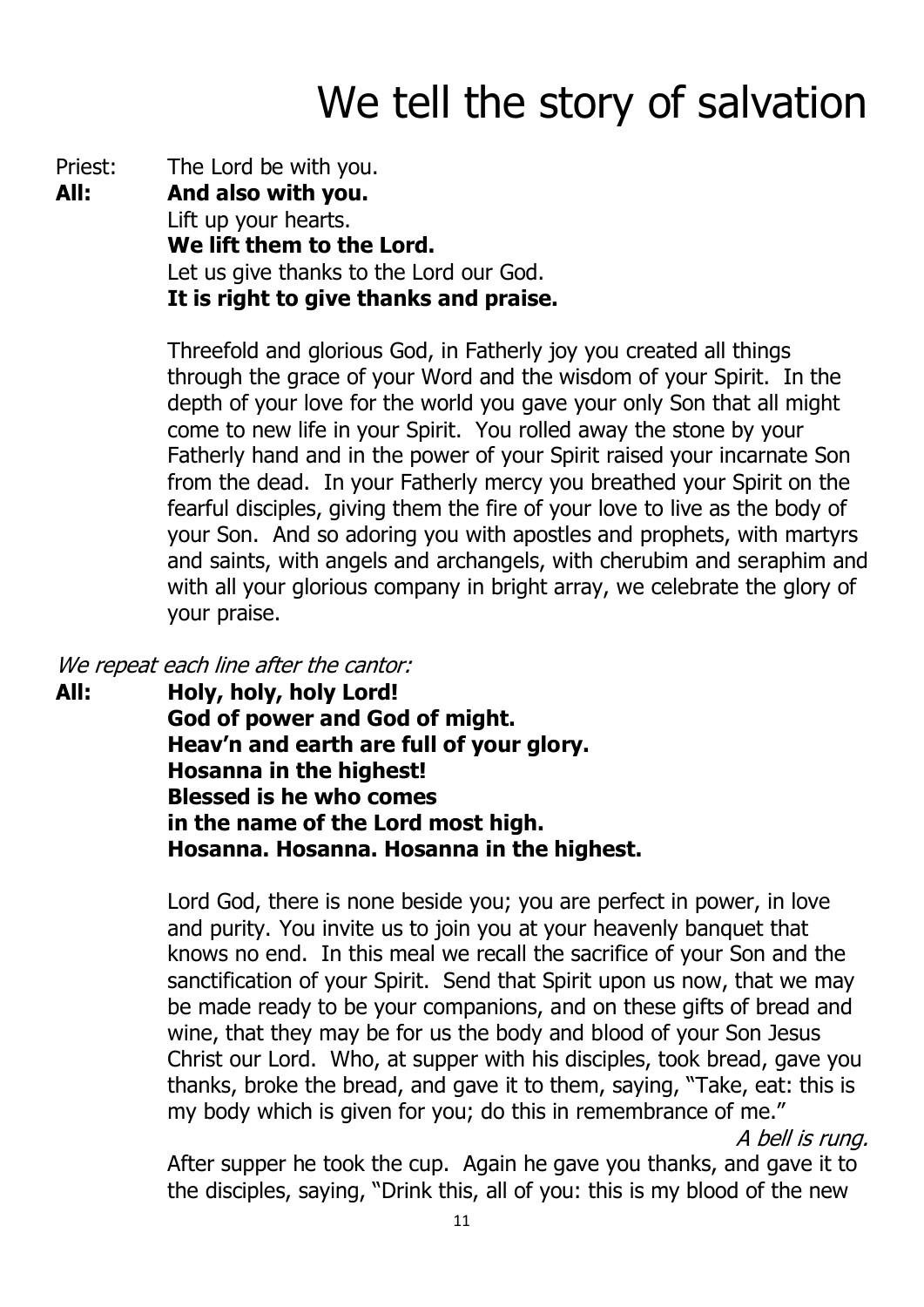covenant, which is shed for you and for many for the forgiveness of sins. Do this, as often as you drink it, in remembrance of me."

A bell is rung.

#### Deacon: Great is the mystery of faith: **All: Christ has died, Christ is risen Christ will come again.**

Triune God, in the dance of your love we see your nature as utter relationship. Be close to all who struggle in relationship at home, in the workplace, across social divides and national thresholds. As your three persons gaze in shared attention, look upon those whose lives go unrecognised. As they work together in true partnership, uphold any who face the struggles of their life alone. As they relish one another in deep delight, revitalise those who live without joy or hope. Make your church a community across time and space that enjoys the gift of your life and imitates the wonder of your love, until all come into your presence and gaze upon your glory, God in three persons, blessed Trinity. **Amen**.

#### THE LORD'S PRAYER

Deacon: As our saviour taught us, so we pray:

**Our father in heaven, hallowed be your name, your kingdom come, your will be done, on earth as in heaven. Give us today our daily bread. Forgive us our sins as we forgive those who sin against us. Lead us not into temptation but deliver us from evil. For the kingdom, the power, and the glory are yours now and for ever.] Amen.**

Priest: We break this bread to share in the body of Christ.

**All: Though we are many, we are one body. For we all share in one bread.**

> Draw near with faith. Receive the body of our Lord Jesus Christ which he gave for you and his blood which he shed for you. Eat and drink in remembrance that he died and now lives for you, and feed on him in your heart by faith with thanksgiving.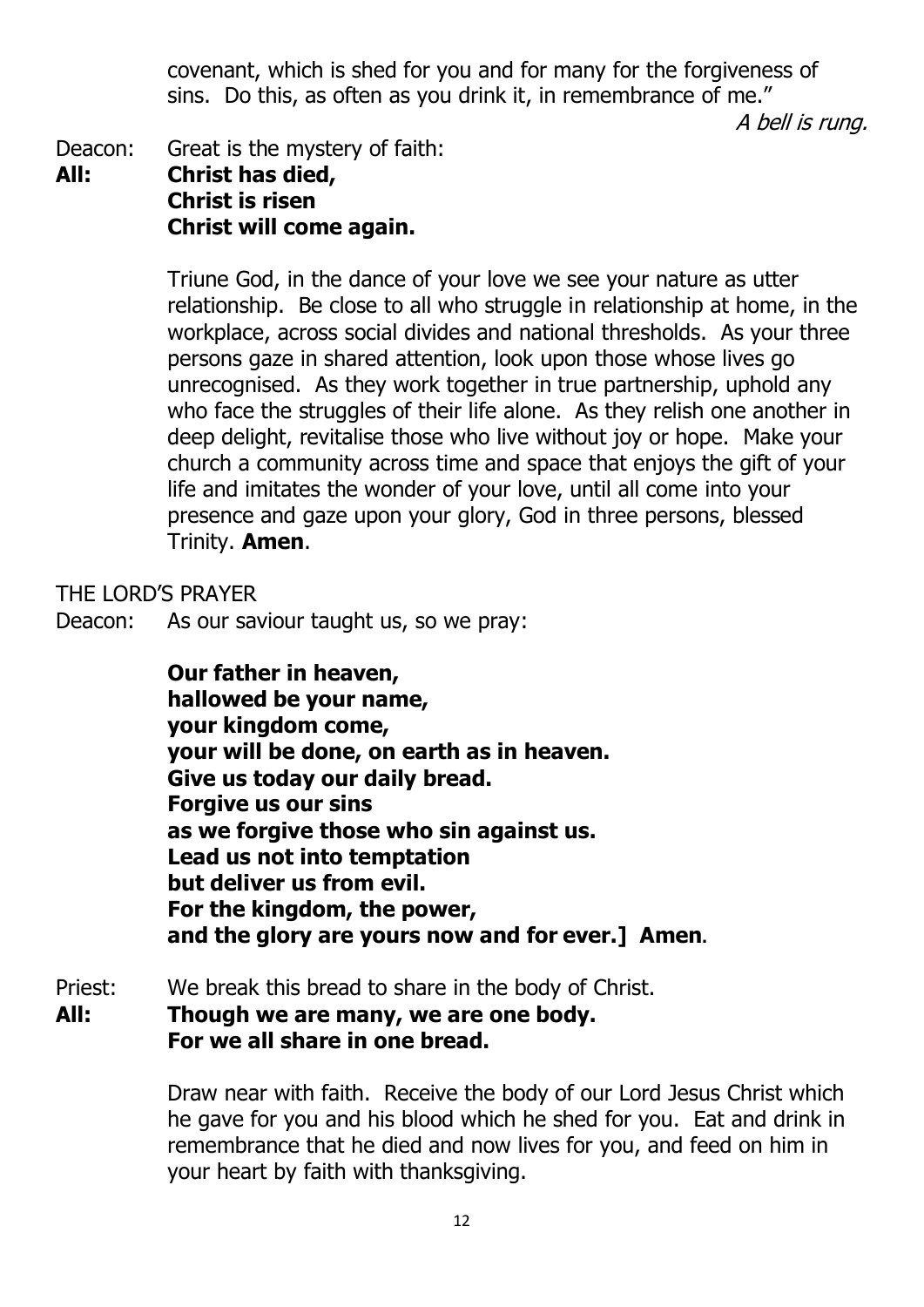We sing: **Jesus, Lamb of God, have mercy on us. Jesus, bearer of our sins, have mercy on us. Jesus, Redeemer of the world, give us your peace. (x2)**

We pause to remember all who pray at home, then share the bread and wine, now for us the body and blood of Christ. We form two lines to receive bread, then wine if you wish. No one should feel obliged if you do not feel ready to share the common cup. Receiving only bread you still make your Communion fully and deeply. Do what feels most comfortable to you.

If anyone prefers not to receive either, you are welcome still to come forward for a prayer of blessing. Just keep your hands by your sides and we will pray for you.

SONG *during Communion* [Holy,](https://soundcloud.com/all-saints-kings-heath/holy-holy-holy?) holy, holy

Holy, holy, holy, holy is the Lord; holy, holy, holy, evermore adored. Three in sweet communion, three in unity, Father, Son and Spirit, blessed Trinity.

(words: Paul Wigmore: music: Franz Schubert)

ANTHEM after Communion When, [in our music, God is glorified](https://soundcloud.com/all-saints-kings-heath/when-in-our-music-god-is?)

1. When, in our music, God is glorified, and adoration leaves no room for pride, it is as though the whole creation cried: Alleluia!

2. How often, making music, we have found a new dimension in the world of sound, as worship moved us to a more profound Alleluia!

3. So has the Church, in liturgy and song, in faith and love, through centuries of wrong, borne witness to the truth in every tongue: Alleluia!

4. And did not Jesus sing a psalm that night when utmost evil strove against the Light? Then let us sing, for whom he won the fight: Alleluia!

5. Let ev'ry instrument be tuned for praise! Let all rejoice who have a voice to raise! And may God give us faith to sing always: Alleluia! Amen.

(words: Fred Pratt Green; music: Charles Villiers Stanford, arr John Wilson)